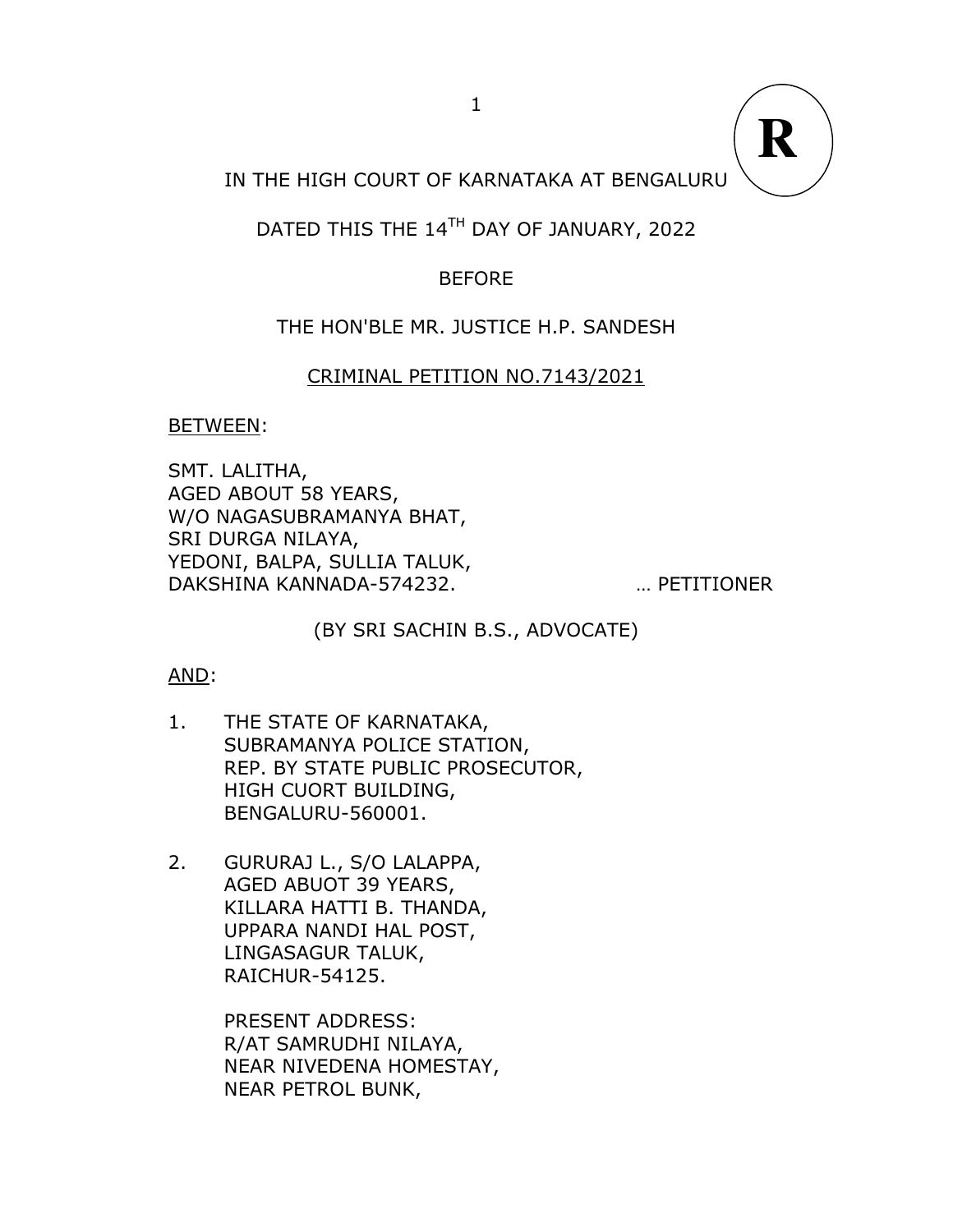#### KULKANDA, KUKKE SUBRAMNAYA, SULLIA TALUK, D.K.574239. … RESPONDENTS

### (BY SRI V.S. HEGDE, SPP2 ALONG WITH SRI KRISHNA KUMAR, HCGP FOR R-1, SRI CHANDRASHEKAR R.P., ADVOCATE FOR R-2)

THIS CRIMINAL PETITION IS FILED UNDER SECTION 439(2) OF CR.P.C PRAYING TO QUASH THE IMPUGNED ORDER DATED 10.08.2021 IN CR.NO.56/2021 ON THE FILE OF V ADDITIONAL DISTRICT AND SESSIONS JUDGE, D.K., MANGALURU, SITTING AT PUTTUR, D.K., AND DIRECT THE RESPONDENT NO.1 POLICE TO ARREST THE RESPONDENT NO.2 AND COMMIT HIM TO THE CUSTODY.

THIS CRIMINAL PETITION COMING ON FOR ORDERS THROUGH VIDEO CONFERENCE THIS DAY, THE COURT MADE THE FOLLOWING:

#### **O R D E R**

This petition is filed under Section 439(2) of Cr.P.C praying this Court to quash the impugned order dated 10.08.2021 in Crime No.56/2021 on the file of V Additional District and Sessions Judge, D.K., Mangaluru, sitting at Puttur, D.K., and direct respondent No.1 police to arrest respondent No.2 and commit him to the custody.

2. Heard the learned counsel for the petitioner, the learned High Court Government Pleader appearing for respondent No.1-State and the learned counsel for respondent No.2.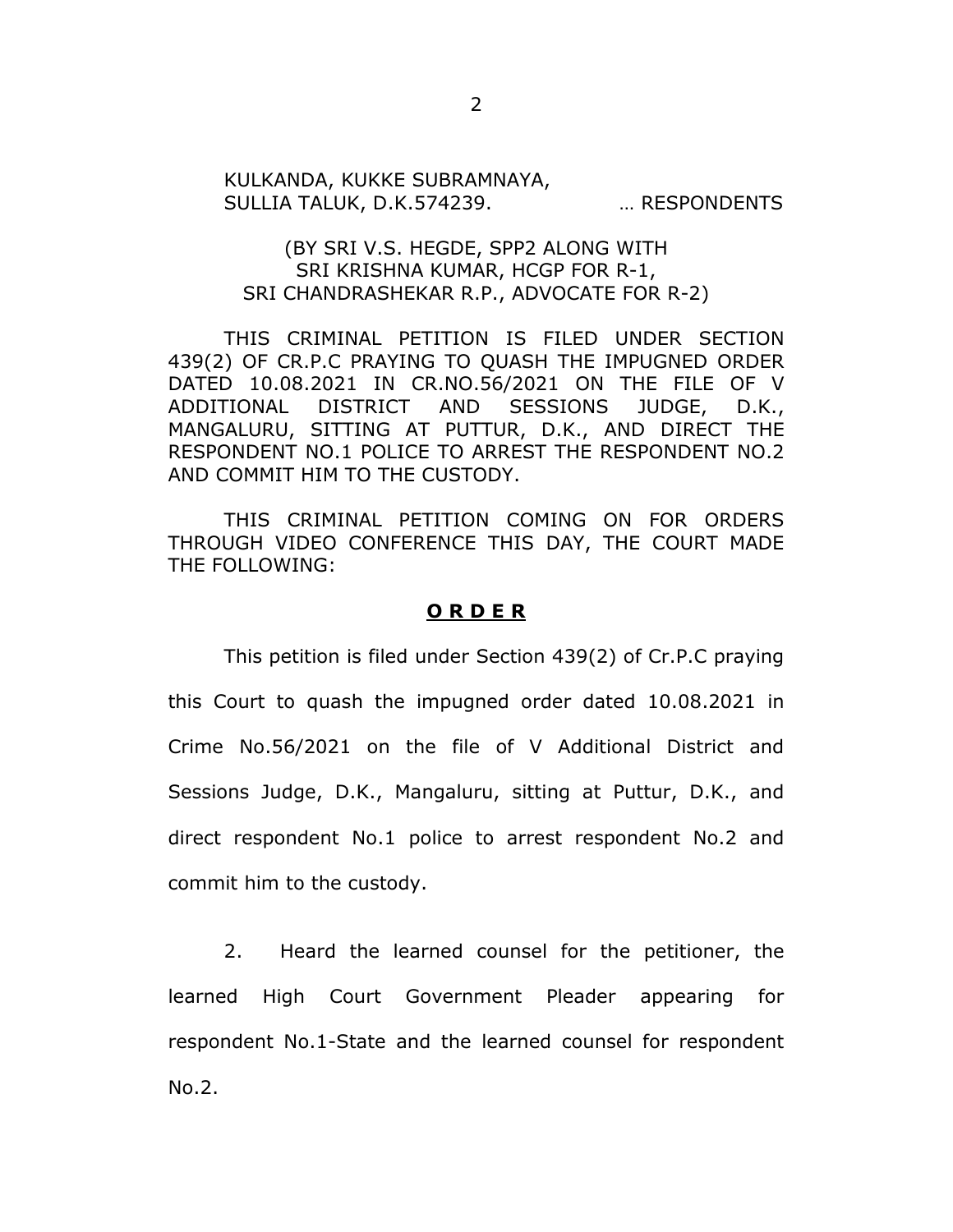3. The factual matrix of the case is that accused No.1 has been prosecuted for the offence punishable under Sections 376(2), 506 and 384 of IPC and Sections 4, 5(f), 6, 8 and 14 of Protection of Children from Sexual Offences Act, 2012 ('POCSO Act' for short) and Section 67(b) of the Information Technology Act. The allegation made against respondent No.2 herein/accused No.1 is that he being the lecturer of the victim student College, subjected the victim girl for sexual act with the help of his wife and she was made naked and photograph was also taken and the caused life threat not to disclose the same to anybody and subsequently, on several occasions subjected her for sexual act. The victim girl stated that when he demanded money, she has stolen an amount of Rs.10,000/- from the house and given to respondent No.2. Based on the complaint, case has been registered against both respondent No.2 and also his wife, who is arraigned as accused No.2. During the crime stage, respondent No.2 herein has filed an application for grant of bail and also sought for interim bail and interim bail was not granted and on the next day, the Trial Court considered the material and passed the order enlarging him on bail. Hence, the present

3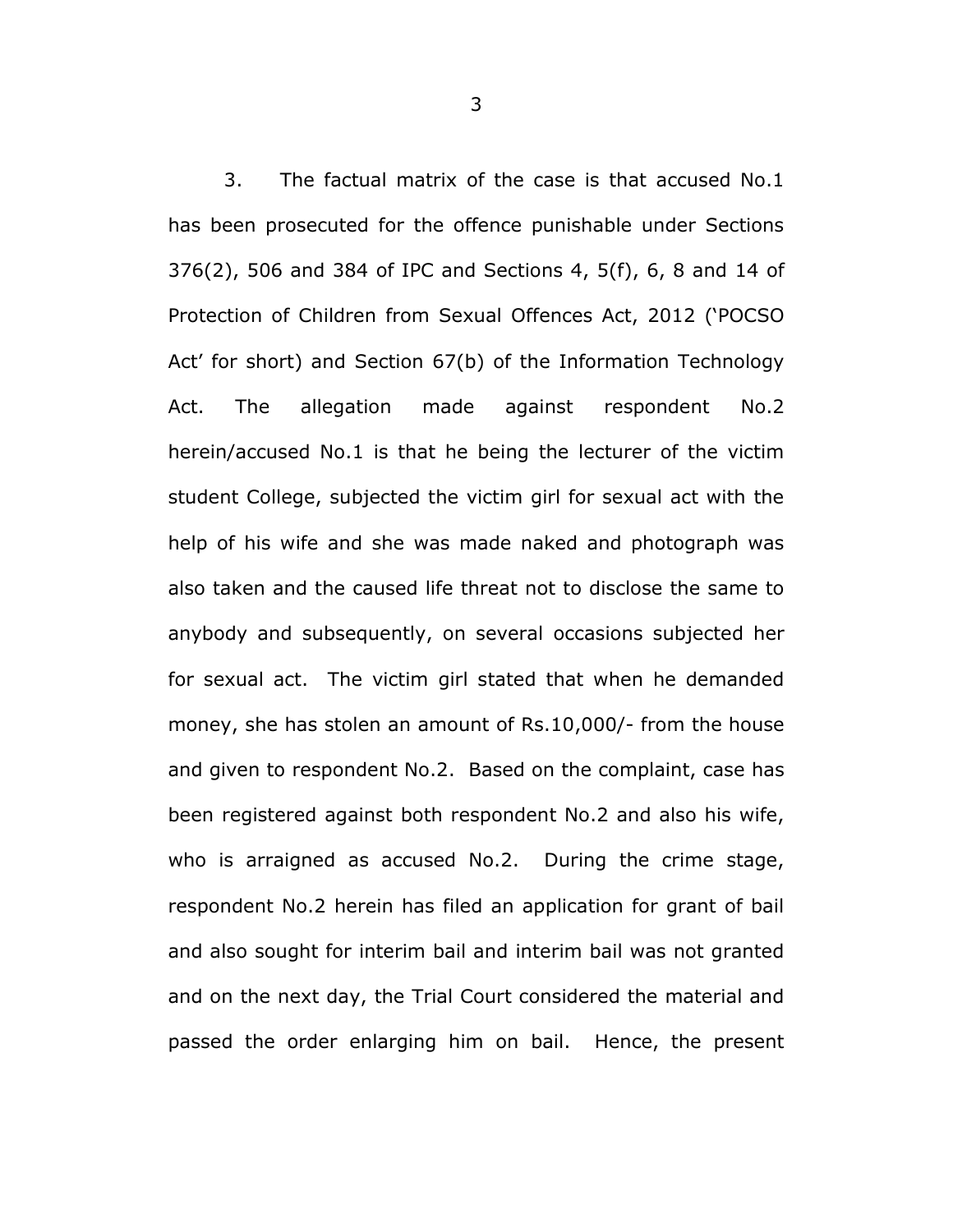petition is filed under Section 439(2) of Cr.P.C. for cancellation of the bail.

4. The main contention of the learned counsel for the petitioner before this Court is that allowing the bail application is illegal, perverse and without application of mind. It is also contended that the Trial Court without considering the presumption enunciated in the POCSO Act, granted bail. The Trial Court over-looked how the incident took place and failed to appreciate the allegations made in the complaint which constituted prima facie case against respondent No.2. The learned counsel submits that the incident took place when the victim girl was below 16 years of age, which makes it mandatory on the Court to issue notice to the informant/complainant/victim. In the present case, without giving an opportunity to the victim girl/complainant/informant, the order has been passed. Hence, the order of granting bail is perverse, capricious and unlawful. The learned counsel submits that there is a serious apprehension of tampering with evidence. The learned counsel in support of his argument brought to the notice of this Court, particularly page No.15 of the order of the Trial Court, wherein the Trial Court has observed that taking into note of the facts and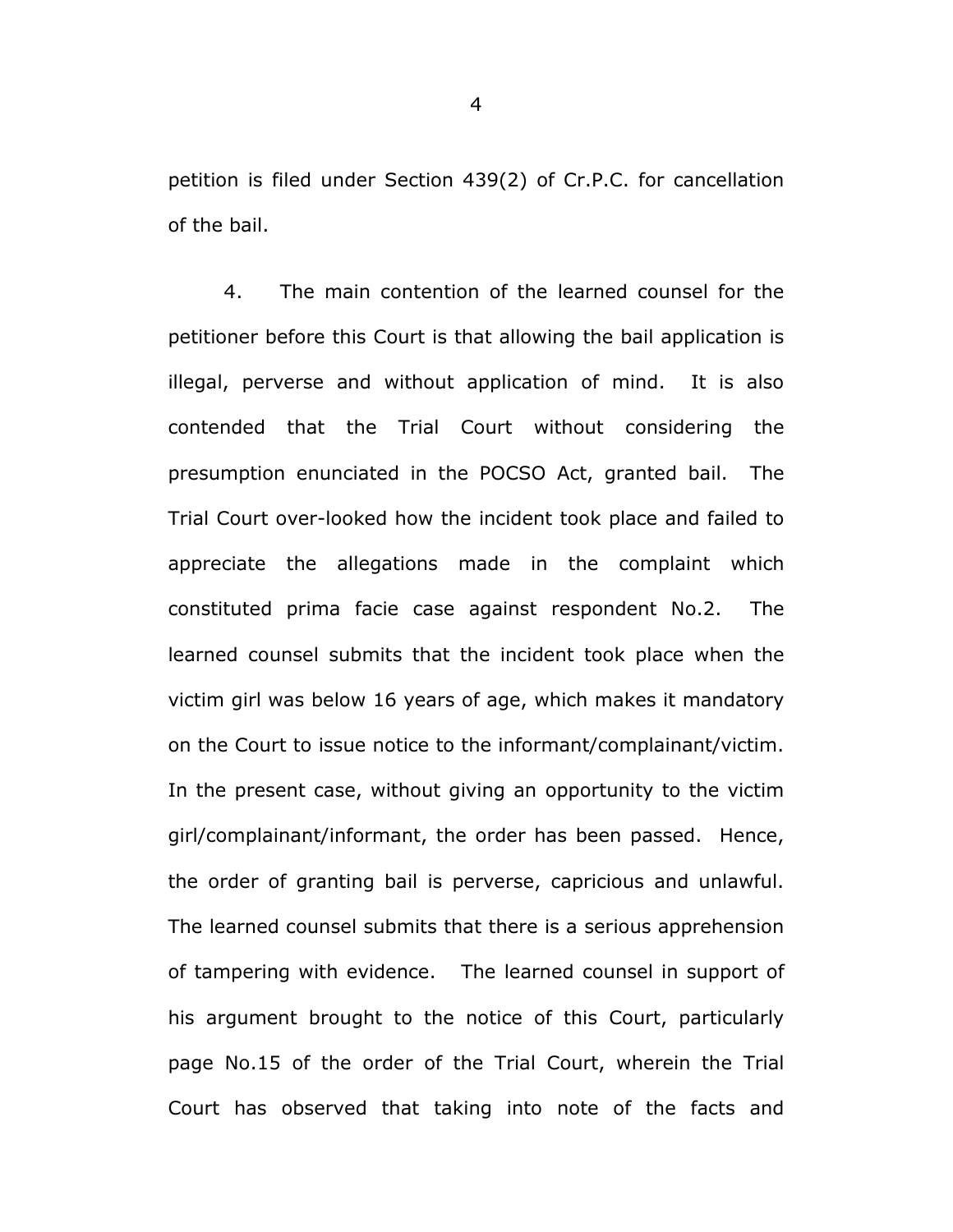circumstances of the case, family background, present health condition of accused No.2(wife), minor daughter and threat of losing employment of accused No.1, it appears that this is a right case to exercise discretion in favour of accused No.1 by granting bail. Hence, the very reasoning given by the Trial Court is perverse and it requires interference of this Court.

5. The learned counsel in support of his arguments also relied upon the judgment of this Court passed in Crl.P.No.6696/2020 dated 29.01.2021, wherein this Court has exercised the powers under Section 482 of Cr.P.C. relying upon the judgment of the Apex Court in the case of **MAHIPAL v. RAJESH KUMAR @ POLIA AND ANOTHER** reported in **(2020) 2 SCC 118** and in the case of **NEERU YADAV v. STATE OF UTTAR PRADESH AND ANOTHER** reported in **2016 (15) SCC 422**, wherein the Apex has categorically held that if the order impugned is passed, if it is absolutely perverse and totally indefensible, the Court can exercise the powers under Section 482/439(2) of Cr.P.C. Hence, it is a fit case to exercise the powers under Section 439(2) of Cr.P.C. to cancel the bail granted in favour of respondent No.2.

5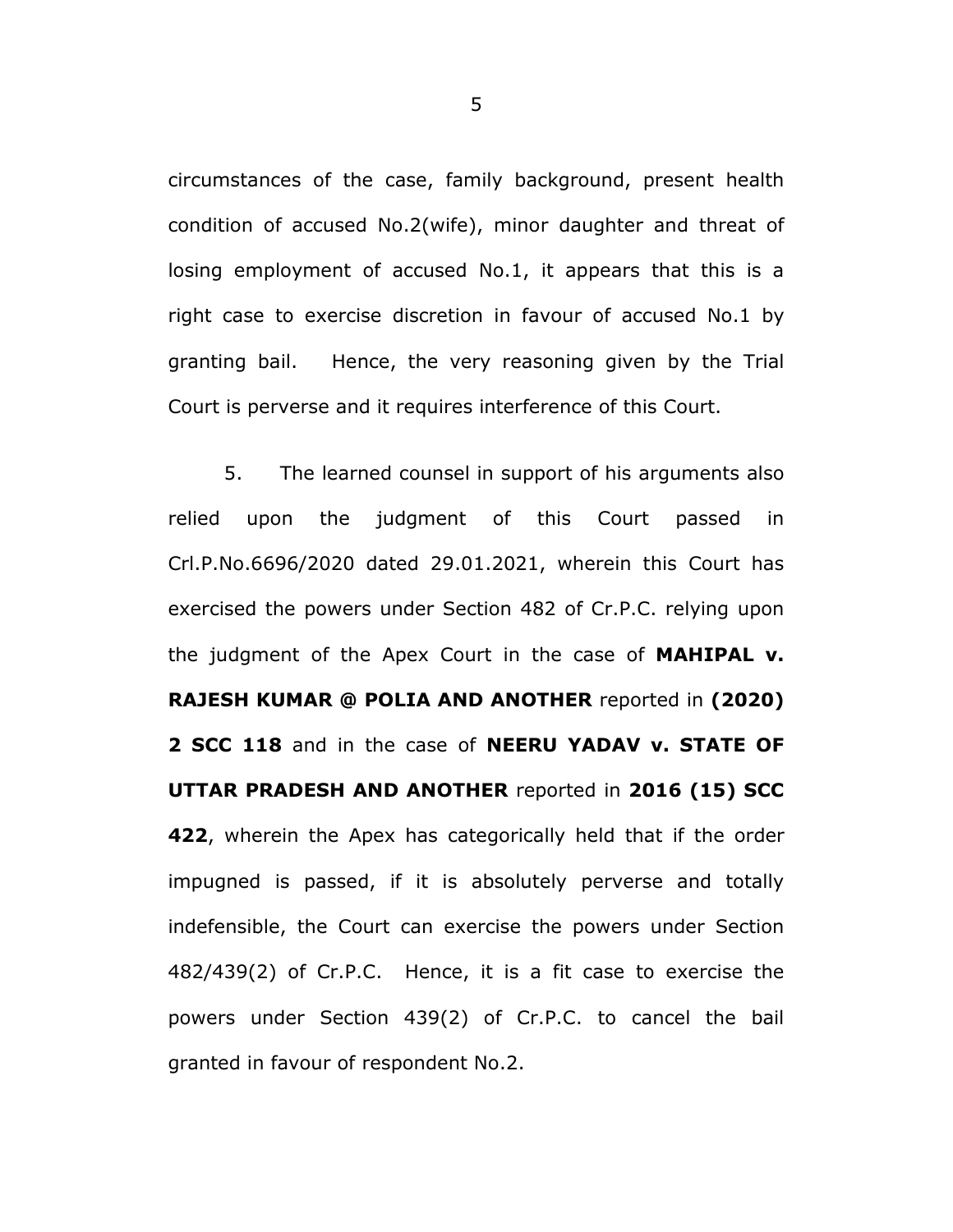6. The learned counsel for the petitioner would also submit that the Court has to take note of the speed in which the order has been passed without giving an opportunity to the victim/informant, which mandates giving notice before passing any bail order and the Trial Court failed to take note of the severity of the offence and presumption under the Act. The statement of the victim is also recorded under Section 164 of Cr.P.C. and even the same has also not been considered.

7. The learned counsel for respondent No.2 would vehemently contend that the alleged offence was taken place in 2018 and the said fact was disclosed after two and half years and no explanation is given regarding delay is concerned. The learned counsel submits that the victim girl herself explaining the situation in her family wrote a letter to respondent No.2 and those documents are placed before the Trial Court and the same has been considered. The Trial Court while passing the order in detail discussed in paragraph Nos.8 to 14 and not only given the reasons as contended by the learned counsel for the petitioner and elaborate discussion is made in the order. The learned counsel brought to the notice of this Court that the Trial Court has observed that the complainant/victim girl and the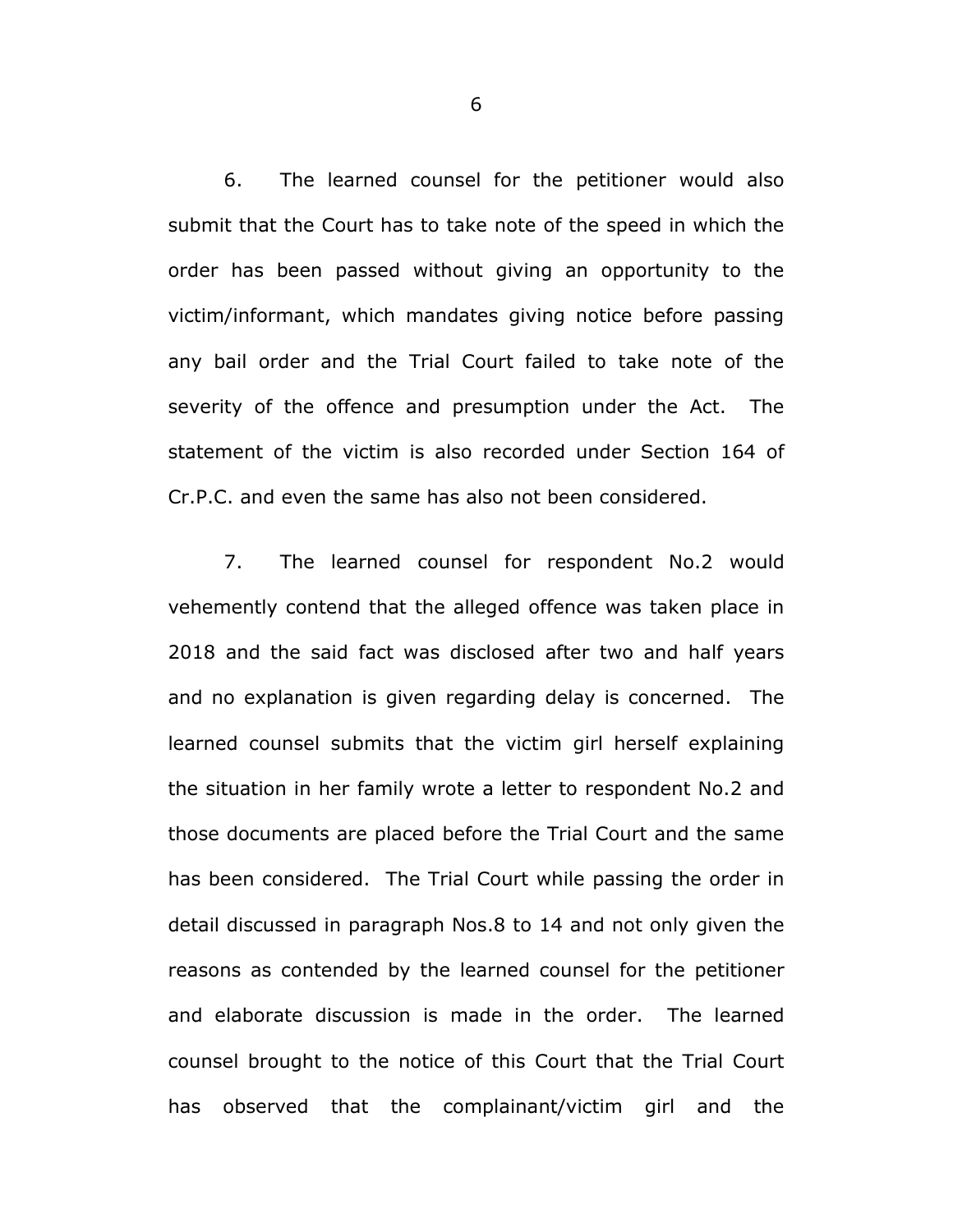Investigating Officer even the learned Special Public Prosecutor have ample opportunity to seek the cancellation of the bail of accused No.1 in the event of collecting incriminating materials or violation of condition of bail by accused No.1. When such an observation is made and detailed order has been passed, this Court cannot invoke Section 439(2) of Cr.P.C.

8. The learned counsel for respondent No.2 in support of his arguments filed the written submissions and the copy of the written submissions is also served on the other side. The learned counsel relied upon the judgment of the Apex Court in the case of **MYAKALA DHARMARAJAM AND OTHERS v. STATE OF TELANGANA AND ANOTHER** reported in **(2020) 2 SCC 743**, wherein the Apex Court discussed the factors to be considered while granting and cancelling bail and the principles are also summarized. The rejection and cancellation of the bail also distinguished and held that rejection of bail stands on one footing but cancellation of bail is a harsh order because it interferes with liberty of individual and hence it must not be lightly resorted to.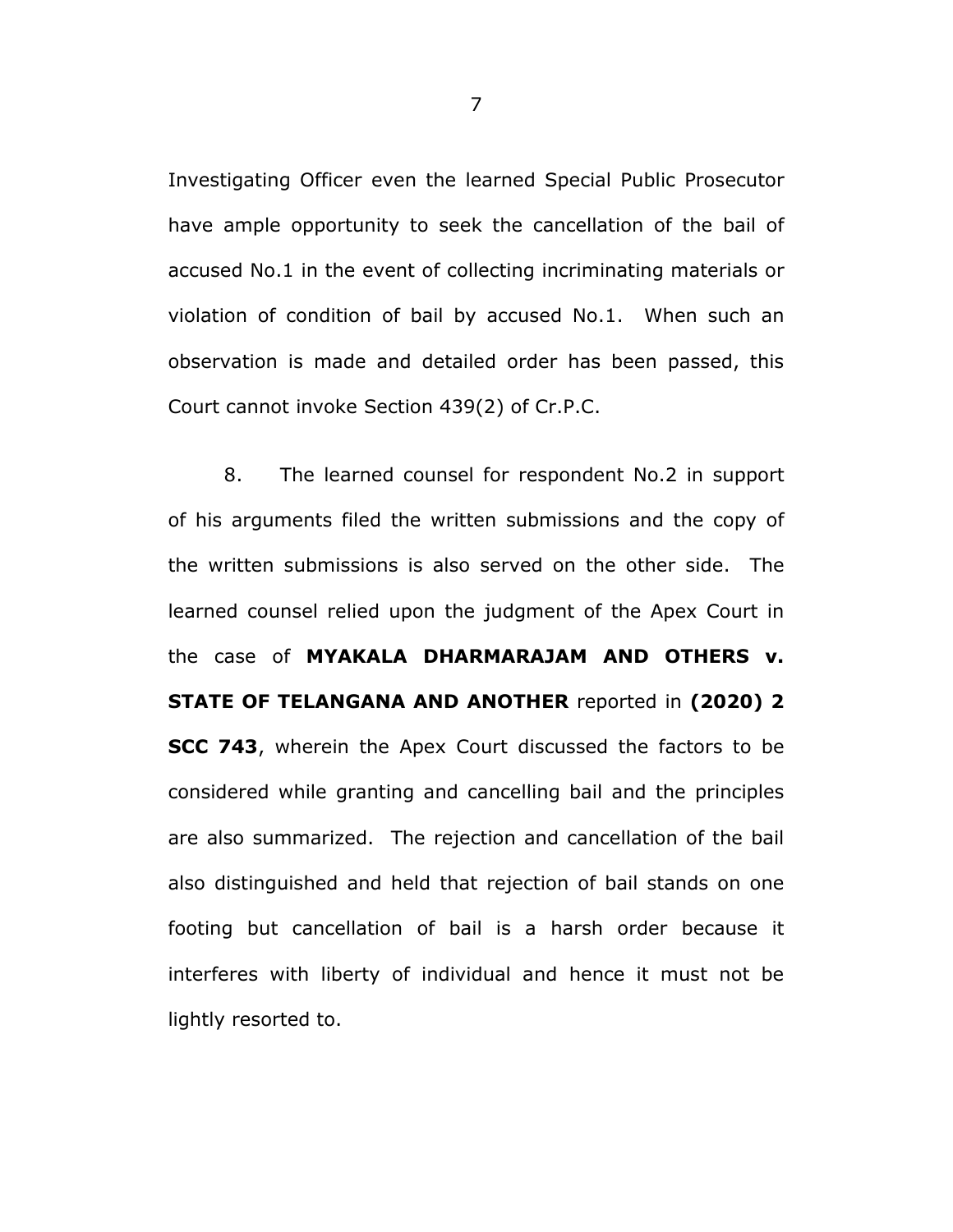9. The learned counsel also brought to the notice of this Court the judgment of the Apex Court in the case of **X v. STATE OF TELANGANA AND ANOTHER** reported in **(2018) 16 SCC 511**, wherein with regard to the cancellation of the bail it is held that when warranted and principles are also summarized. Bail once granted should not be cancelled unless a cogent case, based on supervening events has been made out.

10. The learned counsel also relied upon the judgment of the Apex Court in the case of **SHIVASHARANAPPA AND OTHERS v. STATE OF KARNATAKA** reported in **(2013) 5 SCC 705**, wherein the Apex Court held that the Court must determine whether in circumstances of case, behaviour of witnesses concerned is acceptably natural allowing for variations. If behaviour is absolutely unnatural, testimony of witness may not deserve credence and acceptance, as was the case in present case.

11. The learned counsel also relied upon the two letters, which have been addressed to respondent No.2 by the victim girl, wherein she has stated that she was subjected to sexual act by her brother and also in the second letter, wherein an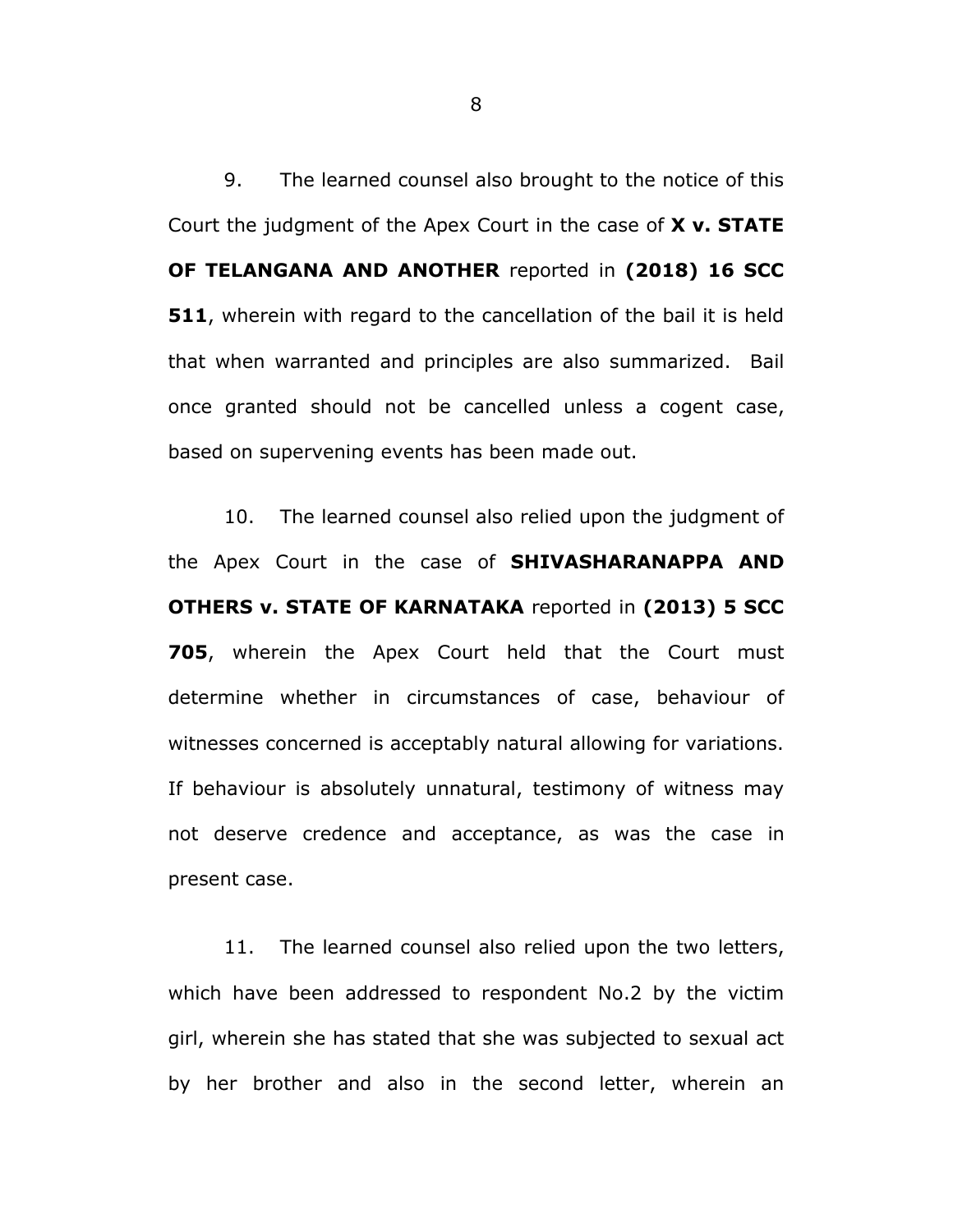allegation is made against the brother-in-law and sought for help from respondent No.2 and hence the Court has to take note of the conduct of the victim girl and delay in lodging the complaint has not been properly explained and all these factors are considered by the Trial Court while granting the bail and exercised the discretion in favour of respondent No.2 and no grounds are made out to invoke Section 439(2) of Cr.P.C.

12. The learned SPP appearing for respondent No.1- State would submit that in a hurried manner bail was granted and no opportunity is given to the victim and also order passed by the Trial Court is perverse and it requires interference of this Court. The learned SPP submits that the age of the victim girl as on the date of the alleged incident of sexual act i.e., 2018 was 14 years 10 months 21 days and hence it is mandatory on the part of the Court before passing the order to give an opportunity either to the victim/complainant/informant and the same has not been complied with and order has been passed in a hurried manner and the same is perverse.

13. Having heard the respective learned counsel and also taking note of the factual aspects of the case, first this Court has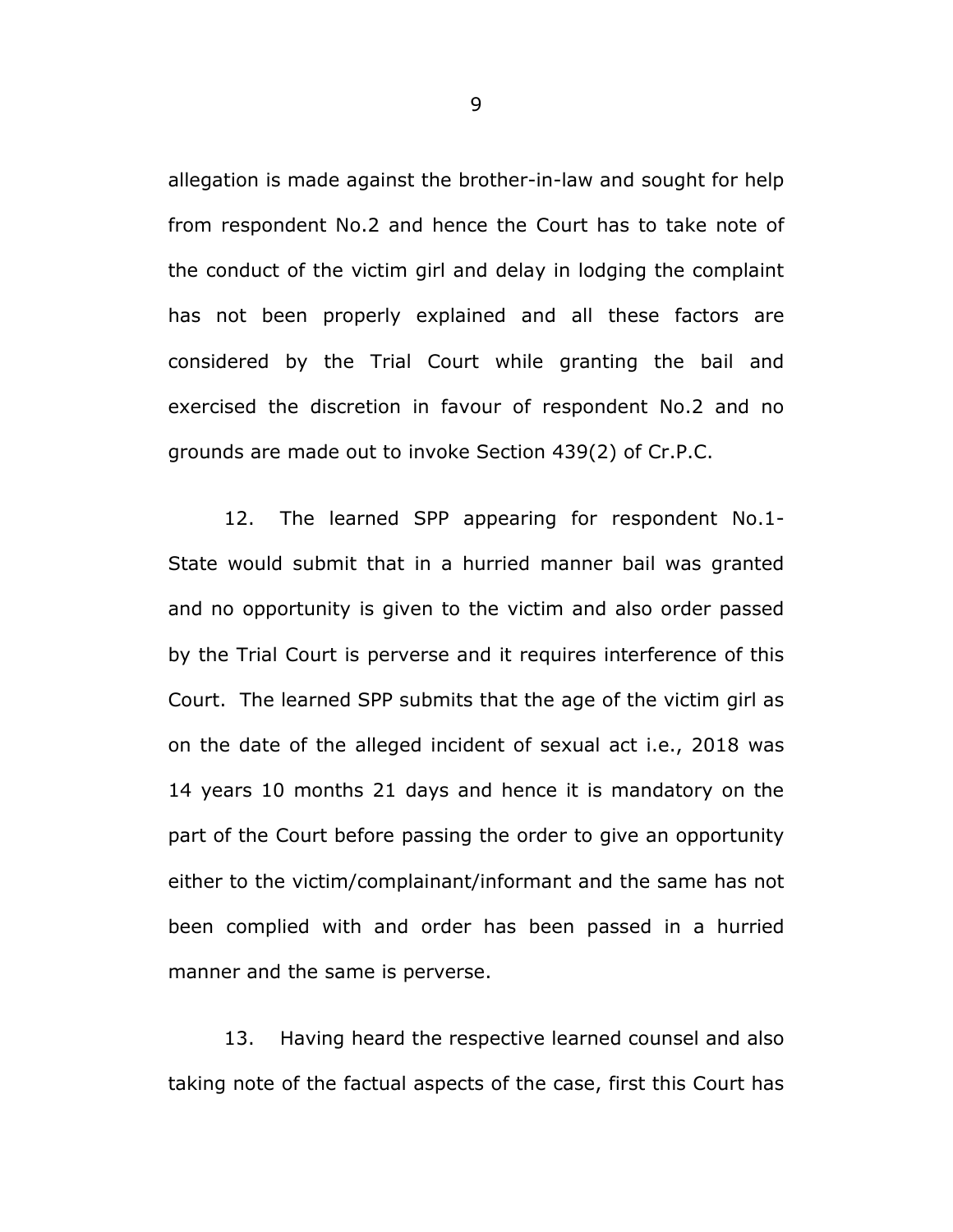to look into the contents of the complaint, wherein specific allegation is made against respondent No.2 that he being a lecturer of the College in which the victim girl was studying was subjected to sexual act and the said fact came to light when the victim girl was taken to doctor on 28.07.2021 and on insisting, the victim girl disclosed that when she was studying in 8th standard, in the month of October 2018, respondent No.2 called her in connection with project work and when she went to the house of respondent No.2, respondent No.2 and his wife persuaded her to stay in the room and made her naked and subjected her for sexual act and photographs was also taken and caused threat not to reveal the same to anybody. Subsequently also she was subjected for sexual act on several occasions. It is also alleged in the complaint that she was blackmailed to bring the money stating that photographs would be shown to others and accordingly an amount of Rs.10,000/- was collected from the victim girl and the victim girl stolen the same and given the same to respondent No.2. Hence, the mother had lodged the complaint with the police and case has been registered.

14. The Trial Court order reveals that the accused was taken to custody on 08.08.2021 and produced before the Court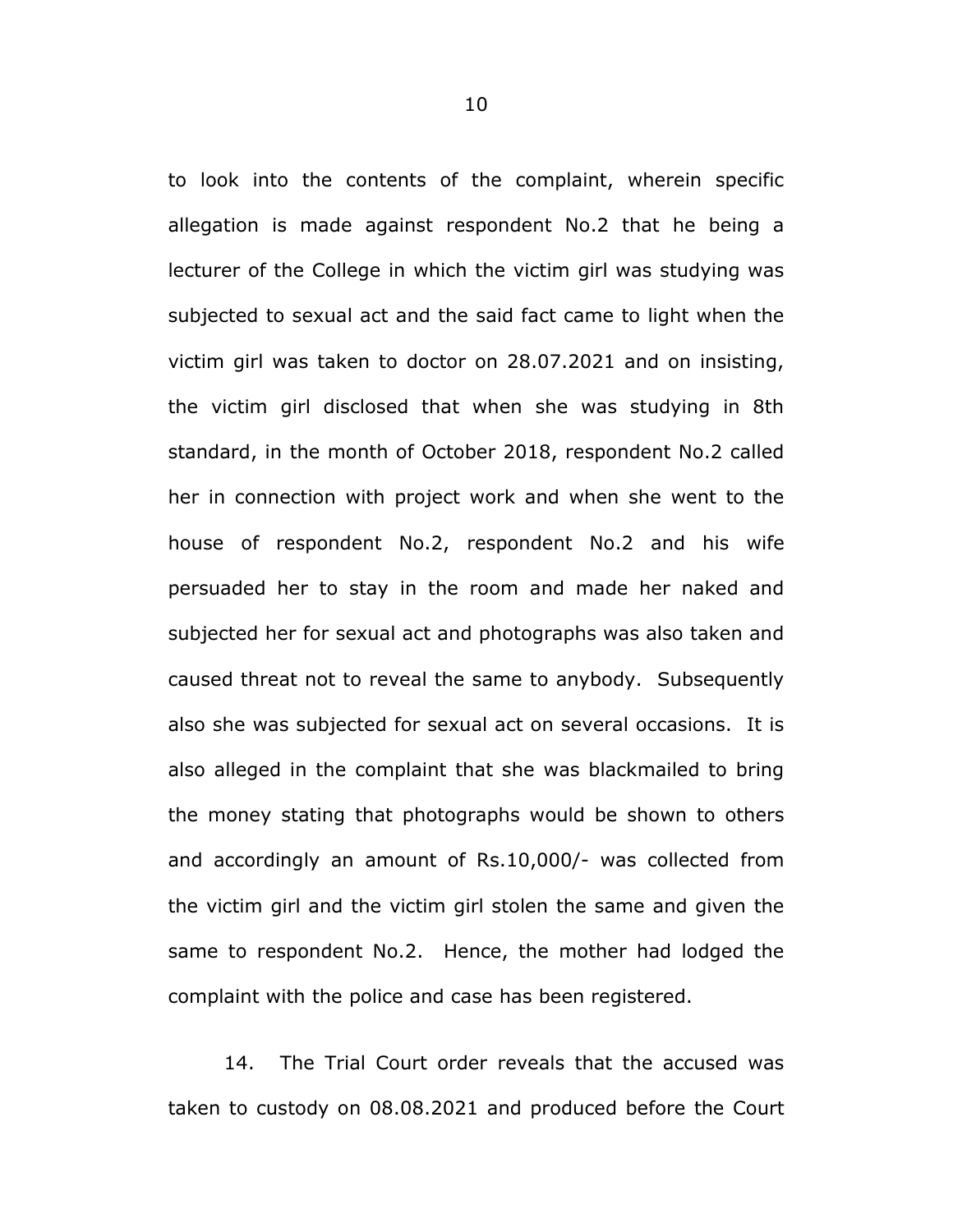at 6.30 p.m. and though interim application was moved, the Trial Judge considering the gravity of the allegations, remanded to the judicial custody and posted the case for objection on the next day and vide order dated 10.08.2021, exercised the discretion and granted bail. No doubt, after detailed discussion, the Trial Court has assigned the reasons, but the law mandates that when the victim is below the age of 16 years, an opportunity has to be given before passing the order to the victim/ complainant/informant. In the case on hand, the said mandatory provision of opportunity is not given to the victim and the order has been passed within two days i.e., the accused was produced on 08.08.2021 at 6.30 p.m. and the bail application was considered on 09.08.2021 giving an opportunity to the Public Prosecutor as well as the learned counsel for the accused and the order was passed on the very next day and no such opportunity is given to the victim/complainant/informant and admittedly in the year 2018 i.e., when the victim girl was subjected to sexual act, she was aged about 14 years 10 months 21 days and her date of birth is 22.12.2004 as per the school records and it is the fact that she was studying in II PUC when the complaint is lodged. No doubt, the Trial Judge while giving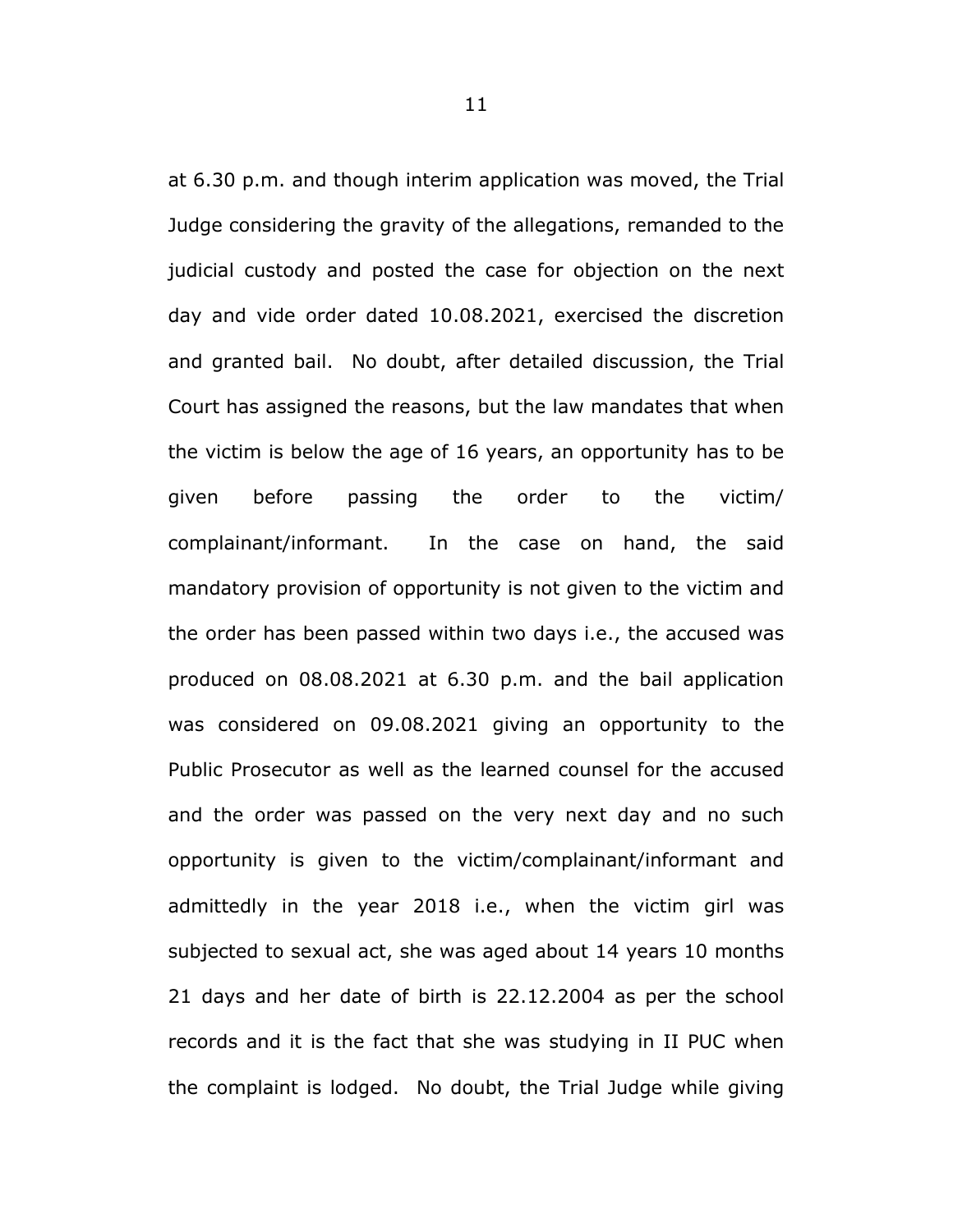reasons in paragraph No.10 noticed with regard to the discrepancy of whether she was studying in 8th or 9th standard, but the fact is that no notice is given as mandated under the law. When the victim girl was not behaving normally, she was taken to the doctor and on persuasion, she revealed that she was subjected to sexual act and hence there was a delay in lodging the complaint. In a heinous offence of rape on the minor girl, the delay in lodging the complaint cannot be a ground to disbelieve the case of the complainant.

15. The second contention of the learned counsel for the petitioner before this Court is that capricious order is passed. The learned counsel also brought to the notice of this Court page No.15 of the Trial Court order, wherein the Trial Court has assigned reasons that having regard to the facts and circumstances, family background, present health condition of accused No.2 (wife), minor daughter and threat of losing employment of accused No.1, it appears that this is a right case to exercise the discretion in favour of accused No.1. But it is not the only reason given by the Trial Court and the Trial Court in detail discussed in paragraph No.9 regarding her age as 17 years and I have already pointed out with regard to she was studying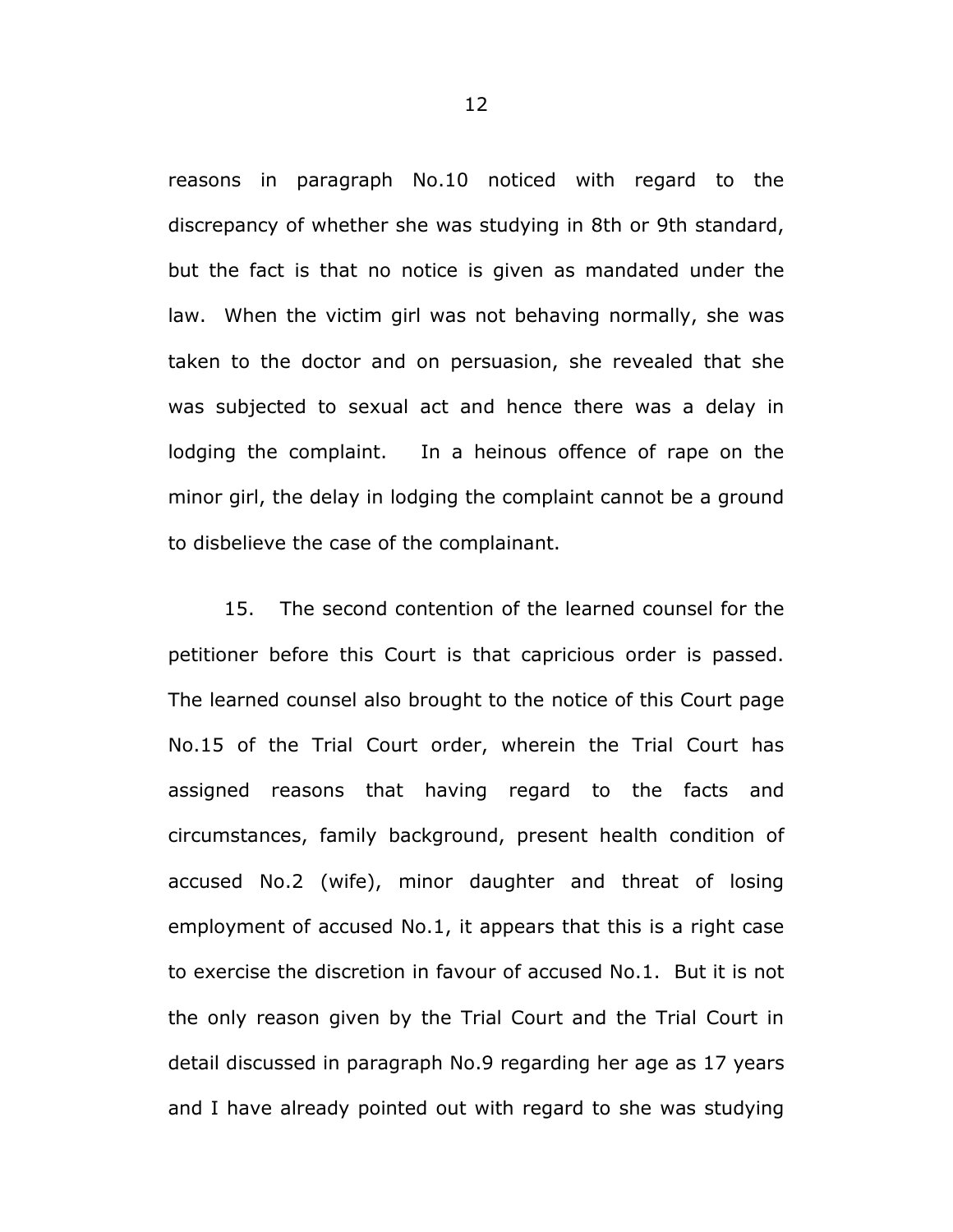in 8th or 9th standard discrepancy and also in paragraph No.11 held that not specifically and clearly stated how many times accused No.1 has committed the act. On perusal of the complaint, it is specific that in the month of October 2018, she was subjected to sexual act and apart from that in page No.2, in paragraph No.1 end, it is specifically stated that afterwards also she was subjected to sexual act on several occasions and the same has been lost sight of by the Trial Court while exercising the discretion.

16. The other reason given by the Trial Court in paragraph No.12 is that accused No.1 has produced the copy of the marriage invitation card of accused Nos.1 and 2 to show that their marriage was solemnized on 16.05.2019 and when such being the case, without complete investigation, it is not possible to believe that, in the month of October 2018, before their marriage accused Nos.1 and 2 had committed the alleged offence. These are all the discussions with regard to the very admissibility of the evidence and the Trial Court ought not to have made such an observation while exercising the discretion under Section 439 of Cr.P.C. with regard to the evidence is concerned and the Trial judge proceeded to pass the order that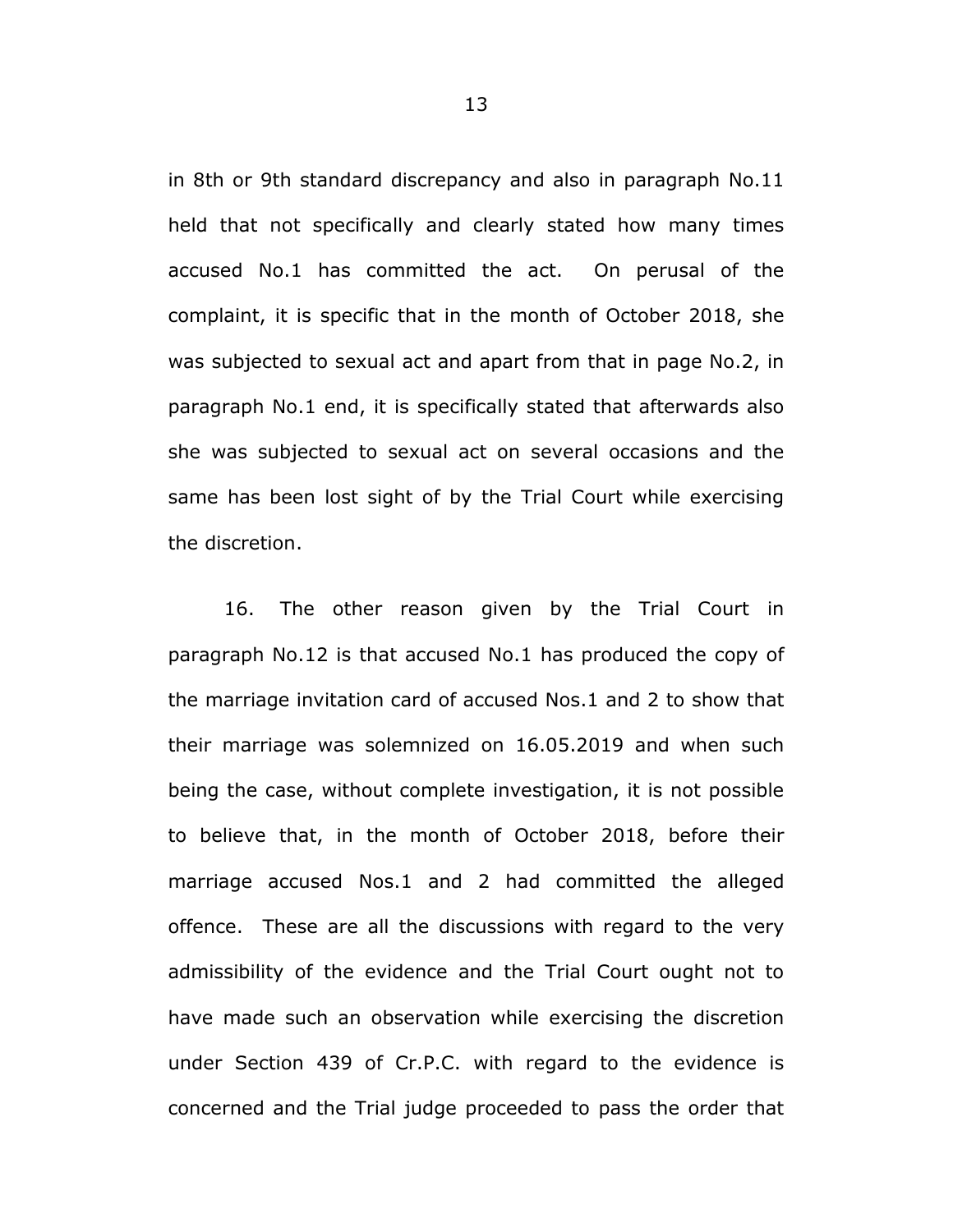there is no specific allegation that how much amount accused No.1 had demanded but the victim girl had given Rs.10,000/ and these are all not the occasion to consider the aspect while considering the bail application. The Court has to look into whether a prima facie case has been made out or not while exercising discretion under Section 439 of Cr.P.C. and even gone to the extent of assessing the evidence of the prosecution while exercising the discretion and hence there is a force in the contention of the learned counsel for the petitioner that a perverse order has been passed by the Trial Court.

17. Apart from that, while summing up to exercise the discretion, the reason assigned by the Trial Court is that taken the health condition accused No.2, minor daughter and threat of losing employment of accused No.1 when heinous offence of rape is alleged against the lecturer in whose college the minor girl was studying. The reasons assigned by the Trial Court is nothing but perverse and though elaborately discussed in the order, but the very approach in exercising the discretion under Section 439 of Cr.P.C. it is nothing but capricious order.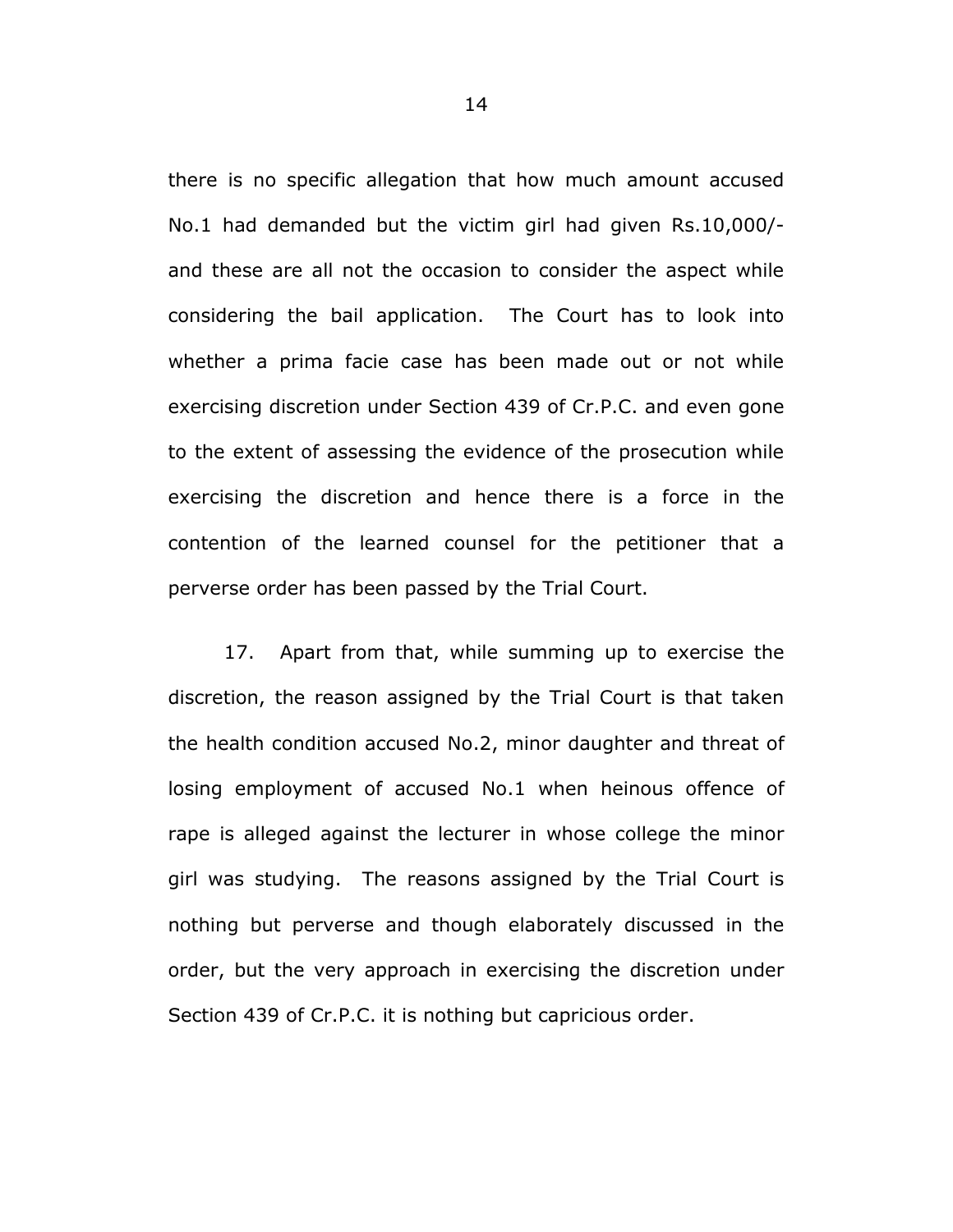18. This Court would like to refer to the judgment of the Apex Court in the case of **RAMESH BHAVAN RATHOD v. VISHANBHAI HIRABHAI MAKWANA (KOLI) AND ANOTHER** reported in **(2021) 6 SCC 230**, wherein the Apex Court has held that the Court has to look into the seriousness and gravity of the offence committed and severity of punishment in the event of conviction. It is further discussed with regard to Section 439 of Cr.P.C. is concerned while granting of bail necessity of recording reasons for grant or denial of bail. Though Court considering bail application does not need to launch into detailed evaluation of facts on merits since criminal trial is still to take place, yet the Courts granting bail cannot be oblivious of its duty to apply judicial mind and to record reasons, brief as they may be, for the purpose of deciding whether or not to grant bail. It is further observed that mandatory duty of Court to record (at least brief) reasons when granting bail order. The grant of bail under Section 439 of the Cr.P.C. is a matter involving the exercise of judicial discretion. Judicial discretion in granting or refusing bail, as in the case of any other discretion which is vested in Court as judicial institution, is not unstructured. The duty to record reasons is significant safeguard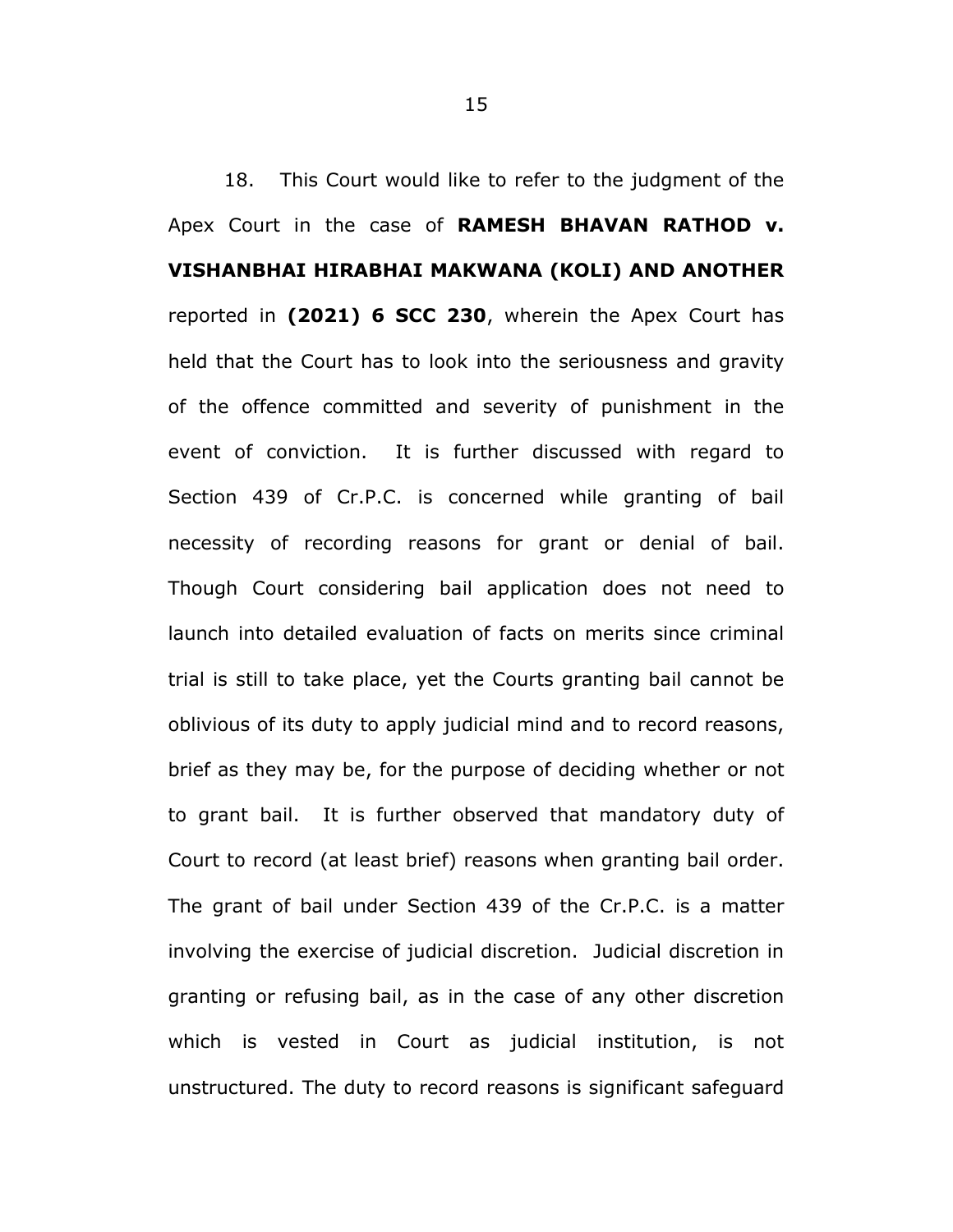which ensures that the discretion which is entrusted to the Court is exercised in a judicious manner. The recording of reasons in judicial order ensures that thought process underlying order is subject to scrutiny and that it meets objective standards of reason and justice. Thus, the bail order which does not contain reasons for prima facie concluding that bail should be granted is liable to be set aside for non-application of mind.

19. Having considered the principles laid down in the judgment referred supra and also the judgments referred by the learned counsel for the petitioner in the cases of **Mahipal** and **Neeru Yadav** (supra) and also the judgments referred by the learned counsel for respondent No.2 in **Myakala Dharmarajam**  (supra), no doubt it is settled law that cancellation of bail is a harsh order because it interferes with liberty of individual and hence it must not be lightly resorted to. The Apex Court in the case of **X v. STATE OF TELANGANA** (supra) has held that bail once granted should not be cancelled unless a cogent case, based on supervening events has been made out and the he Court cannot exercise the powers under Section 439(2) of Cr.P.C.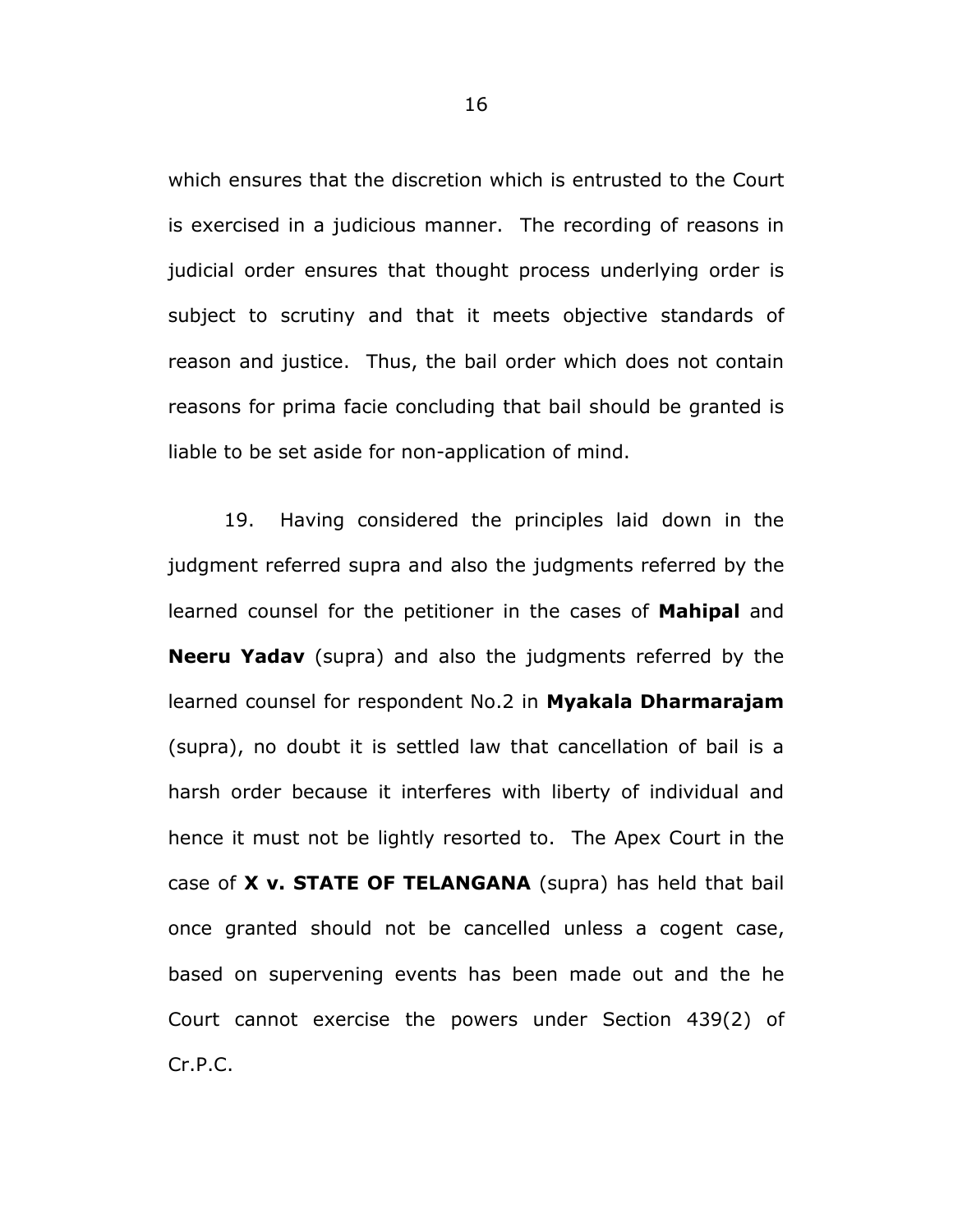20. Having considered the principles laid down in the judgments referred supra and also the factual aspects of the case, it is specific in the case on hand that accused No.1 called the victim girl and subjected for sexual act and also taken the photographs and subsequently blackmailed the victim girl and collected an amount of Rs.10,000/-. It is important to note that when serious allegations are made and no doubt two letters are addressed in favour respondent No.2, but whether those letters are addressed by the victim girl or not is a matter of trial and while considering the bail application those documents also cannot be relied upon and the same is subject to proof, but the fact is that she was subjected to sexual act and when the same is alleged and filing of complaint after two and half years cannot be a ground when specific allegation is made in the complaint that he had caused life threat and also taken photographs of subjecting her for sexual act. Apart from that, when the victim girl was taken to the doctor and on persuasion only she revealed the said fact and all these factors are to be considered by the Trial Court while considering the bail application. In the case on hand, first of all the victim girl is aged about 14 years 10 months 21 days and as mandated under the law Section 376(3) of IPC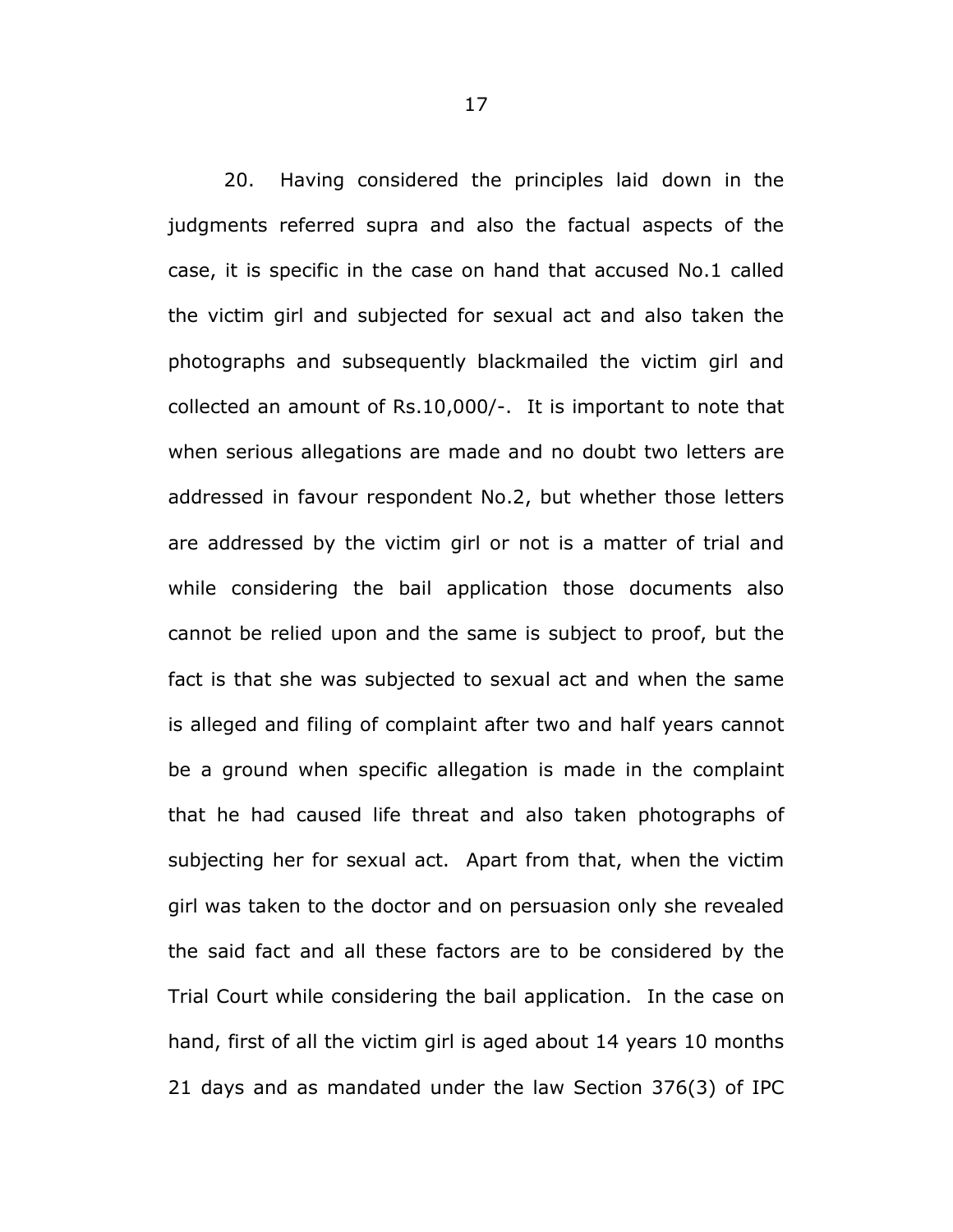as well as under Section 439 (1A) of Cr.P.C. which is amended in 2018 has not been considered by the Trial Court and ought to have given an opportunity to the complainant/informant/victim before passing the order and the same has not been complied.

21. I have already pointed out that in detail discussion was made and detailed order has been passed analyzing the facts of the case and failed to take note of the prima facie case alleged against respondent No.2 herein and also assigned the reason that health condition of accused No.2 is not good and if bail is not granted, respondent No.2 is going to lose his job and the reasons assigned is nothing but perverse and the Trial Court undertaken to evaluate the evidence collected by the State considering the bail application and without giving notice to the victim girl, an order has been passed in a hurried manner as contended by the learned counsel for the petitioner and it is nothing but an order passed hurriedly and tried to analyze the evidence on record taking note of the discrepancy that ought not to have been done while considering the bail application. No doubt in the order, an observation is made that the victim/Investigating Officer/Public Prosecutor is having an opportunity to seek for cancellation of bail, if material is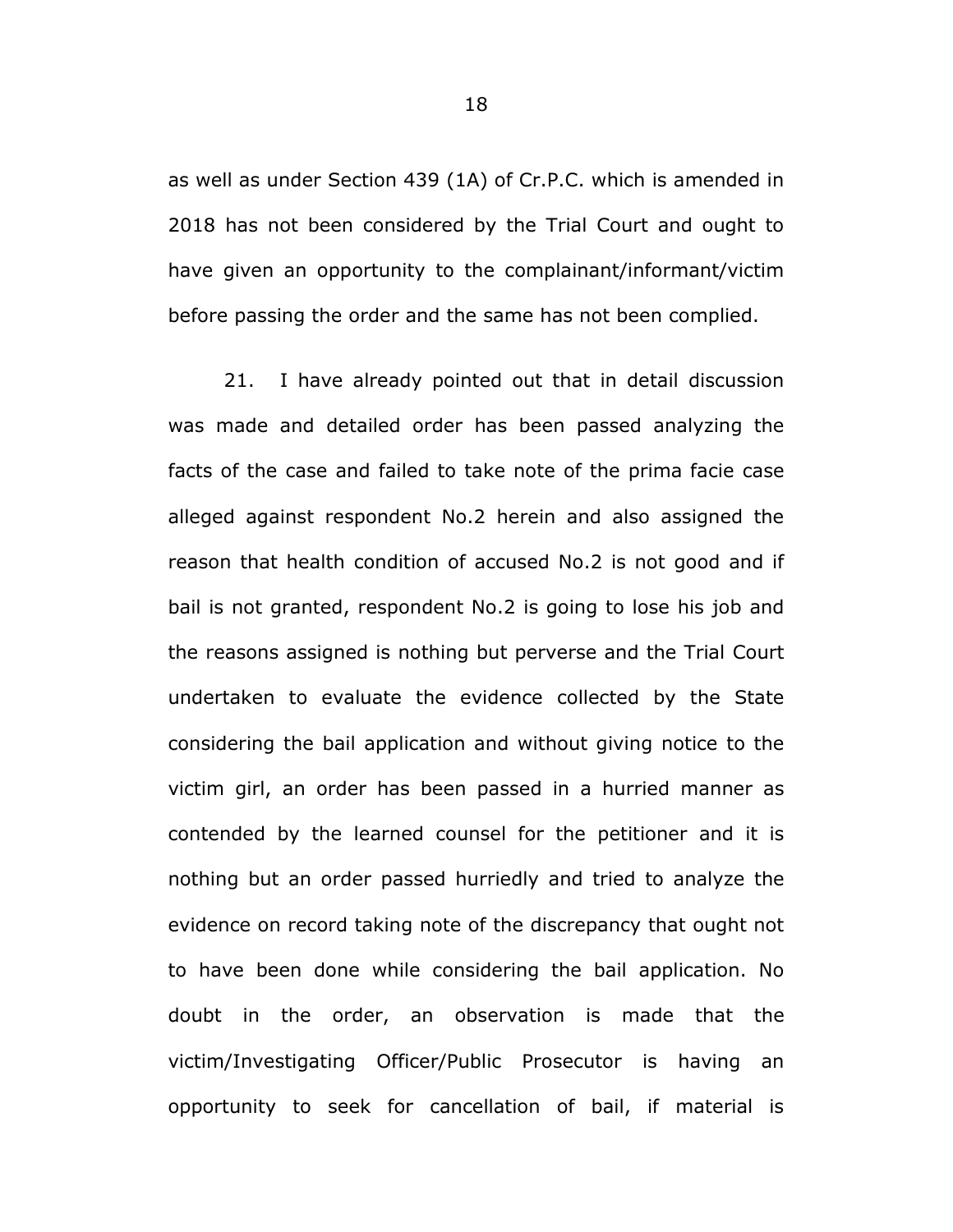collected against respondent No.2 and in any case of violation. But in the case on hand, it is not the case of the petitioner that respondent No.2 has violated the conditions of the bail order, but the observation of the Trial Court is that if incriminating material is collected, the option is open to the victim. The submission of the learned counsel is that this Court can give an opportunity to the petitioner to approach the Trial Court and the said situation does not arise when the order has been passed in noncompliance with the mandatory provisions of Section 439(1A) of Cr.P.C. and Section 376(3) of IPC and amended provision is brought into force in 2018. Apart from that, an exercise is made to analyze the evidence available on record and hurriedly passed the order. When such being the factual aspects of the case, it is nothing but perverse order is passed by the Trial Court while enlarging him on bail. The learned counsel for respondent No.2 submits that as on the date of lodging the complaint, the victim girl was aged about 17 years and the said contention cannot be accepted for the reason that the Court has to take note of subjecting the minor girl for sexual act and not the date of complaint. Hence, it is appropriate to invoke Section 439(2) of Cr.P.C. to cancel the bail granted by the Trial Court.